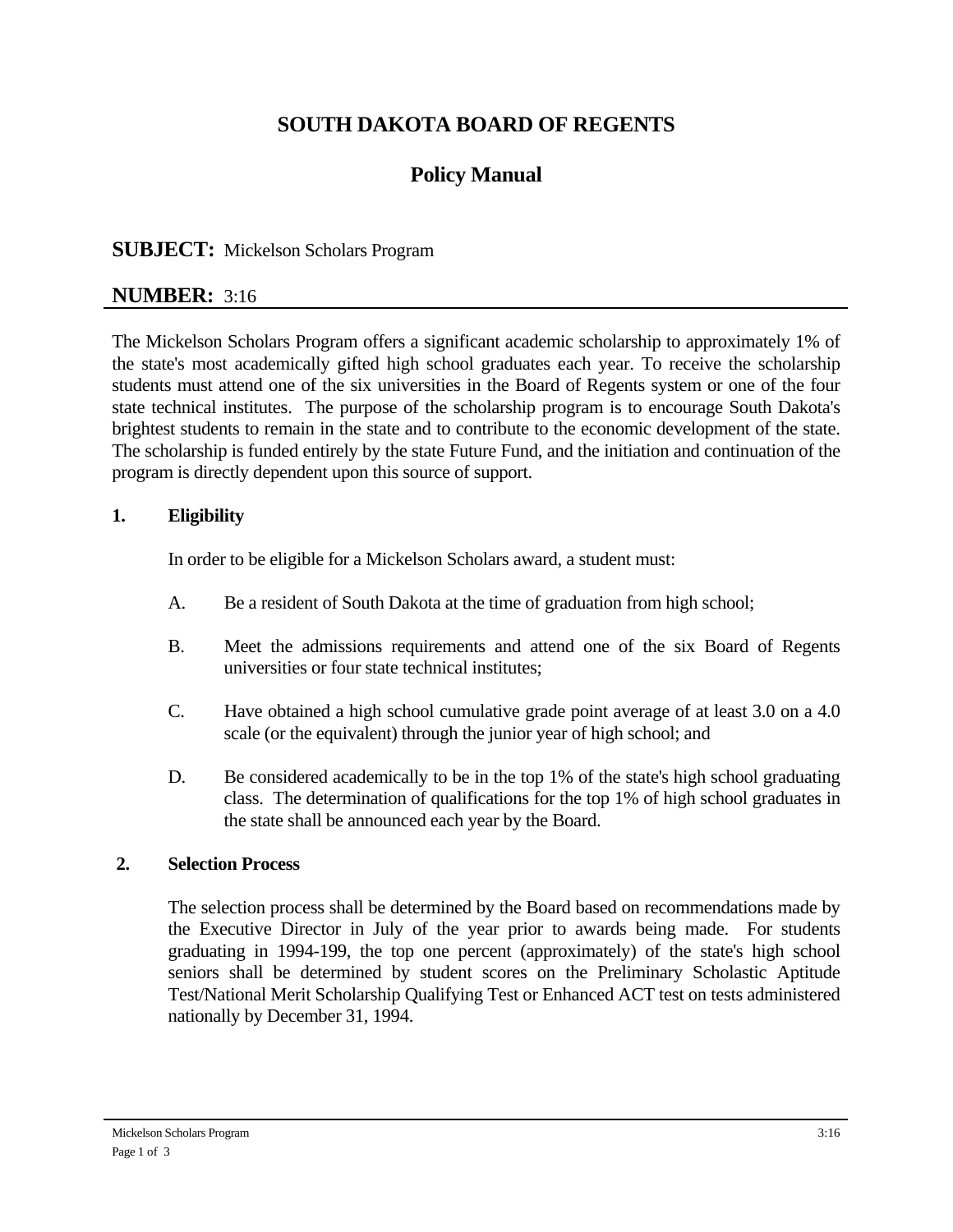## **3. Scholarship Amount and Payment**

 To receive a Mickelson Scholarship a student must attend a Board of Regents university or a state technical institute.

- A. Scholarship payments shall be made on a semester by semester basis with the scholarship amount equal to the student's costs for tuition, required fees and special discipline fees, and room and board, subject to the estimated cost of attendance limitation described below. In no case will expenses for board exceed reasonable amounts for three meals a day.
	- 1. In cases where students live off-campus, not with parents, the award amount for room shall be equal to the double occupancy residence hall rate, and the amount for board shall be equal to the most comprehensive basic (nonoptional) meal plan available on campus. In cases where students live with parents, students will receive \$500 per semester for room and board and commuting expenses.
	- 2. The award amount available under this scholarship program shall be subject to a maximum limitation, so that the total funding from the Mickelson Scholars Program and all federal need-based gift aid shall not exceed the student's estimated cost of attendance.
- B. Mickelson Scholarships shall be paid to the recipients through their campus after the final fee adjustment date and when the other need-based grants and scholarships are known.

## **4. Continuation**

- A. Contingent upon continued funding of the program, students are eligible to participate in the Mickelson Scholars Program for eight (8) academic terms (fall, spring, and summer beginning with the Fall semester following high school graduation) or until the attainment of a baccalaureate degree, whichever comes first.
	- 1. Students must maintain a cumulative 3.0 grade point average on a 4.0 scale (cumulative GPA is calculated every semester) and must complete consecutive spring and fall terms in order to remain eligible for continuation of the scholarship program from term to term.
	- 2. Once a student's cumulative GPA falls below 3.0 on a 4.0 scale, the student permanently loses eligibility for continuation in the scholarship program.
- B. If the Executive Director determines that a student's failure to enroll or to maintain continued enrollment has resulted from legitimate factors outside of the student's control, such as an illness, or for sound academic reasons, such as participation in a cooperative educational program or the Peace Corps, then the Executive Director